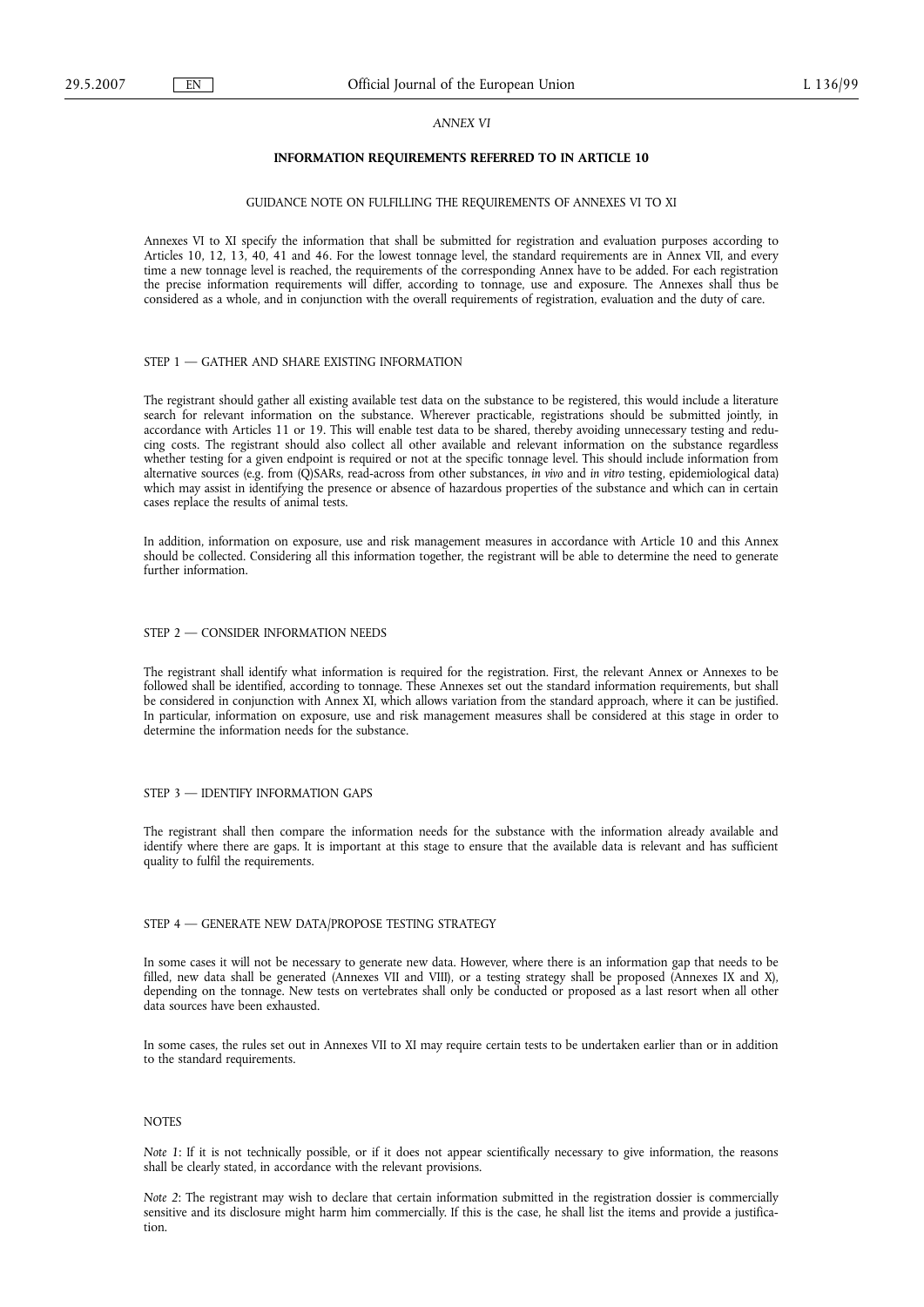INFORMATION REFERRED TO IN ARTICLE 10(a) (i) TO (v)

- 1. GENERAL REGISTRANT INFORMATION
- 1.1. Registrant
- 1.1.1. Name, address, telephone number, fax number and e-mail address
- 1.1.2. Contact person
- 1.1.3. Location of the registrant's production and own use site(s), as appropriate
- 1.2. Joint submission of data

Articles 11 or 19 foresee that parts of the registration may be submitted by a lead registrant on behalf of other registrants.

- In this case, the lead registrant shall identify the other registrants specifying:
- their name, address, telephone number, fax number and e-mail address,
- parts of the present registration which apply to other registrants.

Mention the number(s) given in this Annex or Annexes VII to X, as appropriate.

Any other registrant shall identify the lead registrant submitting on his behalf specifying:

- his name, address, telephone number, fax number and e-mail address,
- parts of the registration which are submitted by the lead registrant.

Mention the number(s) given in this Annex or Annexes VII to X, as appropriate.

- 1.3 Third party appointed under Article 4
- 1.3.1. Name, address, telephone number, fax number and e-mail address
- 1.3.2. Contact person
- 2. IDENTIFICATION OF THE SUBSTANCE

For each substance, the information given in this section shall be sufficient to enable each substance to be identified. If it is not technically possible or if it does not appear scientifically necessary to give information on one or more of the items below, the reasons shall be clearly stated.

- 2.1. Name or other identifier of each substance
- 2.1.1. Name(s) in the IUPAC nomenclature or other international chemical name(s)
- 2.1.2. Other names (usual name, trade name, abbreviation)
- 2.1.3. EINECS or ELINCs number (if available and appropriate)
- 2.1.4. CAS name and CAS number (if available)
- 2.1.5. Other identity code (if available)
- 2.2. Information related to molecular and structural formula of each substance
- 2.2.1. Molecular and structural formula (including SMILES notation, if available)
- 2.2.2. Information on optical activity and typical ratio of (stereo) isomers (if applicable and appropriate)
- 2.2.3. Molecular weight or molecular weight range
- 2.3. Composition of each substance
- 2.3.1. Degree of purity ( %)
- 2.3.2. Nature of impurities, including isomers and by-products
- 2.3.3. Percentage of (significant) main impurities
- 2.3.4. Nature and order of magnitude (… ppm, … %) of any additives (e.g. stabilising agents or inhibitors)
- 2.3.5. Spectral data (ultra-violet, infra-red, nuclear magnetic resonance or mass spectrum)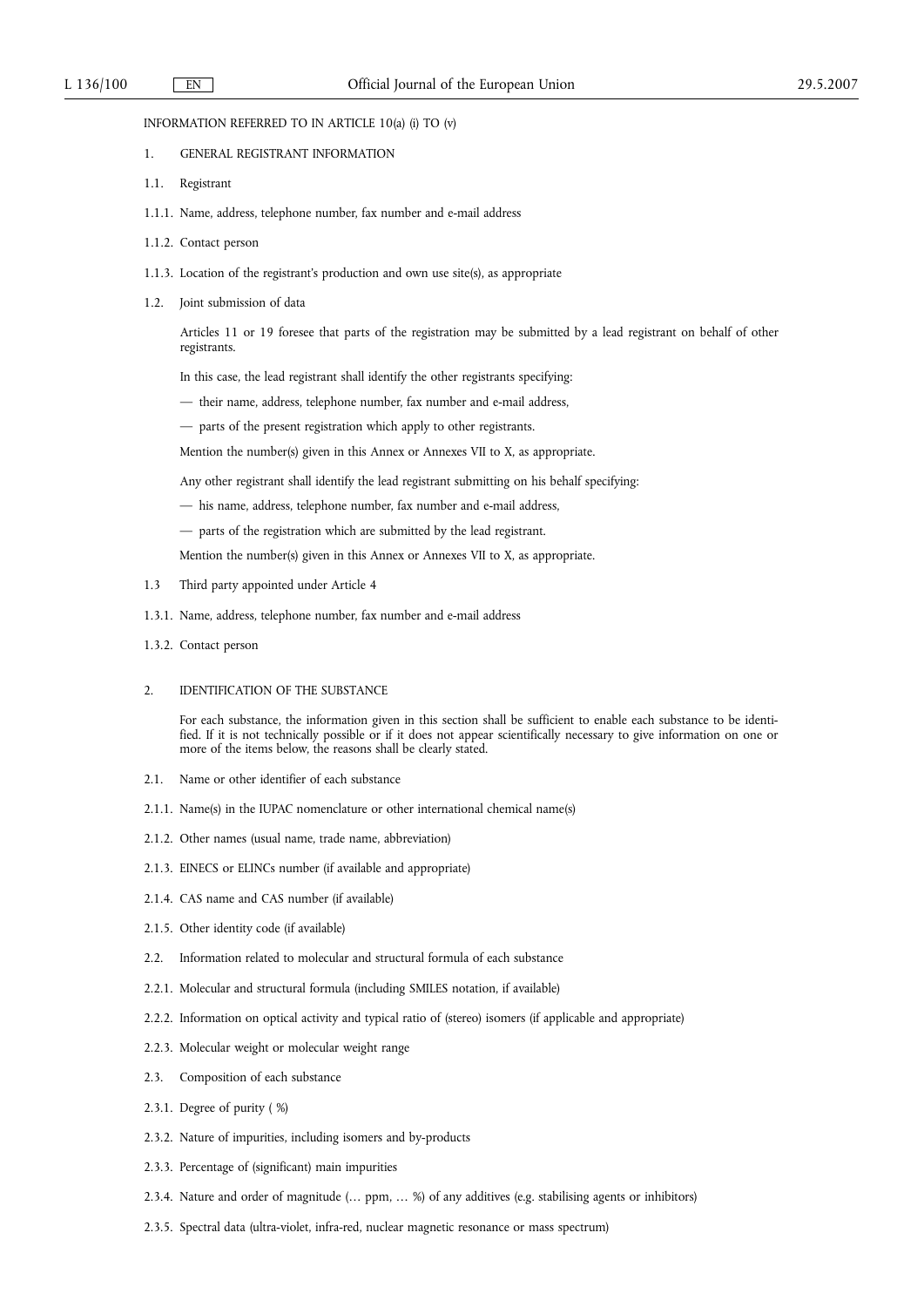- 2.3.6. High-pressure liquid chromatogram, gas chromatogram
- 2.3.7. Description of the analytical methods or the appropriate bibliographical references for the identification of the substance and, where appropriate, for the identification of impurities and additives. This information shall be sufficient to allow the methods to be reproduced.
- 3. INFORMATION ON MANUFACTURE AND USE(S) OF THE SUBSTANCE(S)
- 3.1. Overall manufacture, quantities used for production of an article that is subject to registration, and/or imports in tonnes per registrant per year in:

the calendar year of the registration (estimated quantity)

3.2. In the case of a manufacturer or producer of articles: brief description of the technological process used in manufacture or production of articles.

Precise details of the process, particularly those of a commercially sensitive nature, are not required.

- 3.3. An indication of the tonnage used for his own use(s)
- 3.4. Form (substance, preparation or article) and/or physical state under which the substance is made available to downstream users. Concentration or concentration range of the substance in preparations made available to downstream users and quantities of the substance in articles made available to downstream users.
- 3.5. Brief general description of the identified use(s)
- 3.6. Information on waste quantities and composition of waste resulting from manufacture of the substance, the use in articles and identified uses
- 3.7. Uses advised against (see Safety Data Sheet heading 16)

Where applicable, an indication of the uses which the registrant advises against and why (i.e. non-statutory recommendations by supplier). This need not be an exhaustive list.

- 4. CLASSIFICATION AND LABELLING
- 4.1. The hazard classification of the substance(s), resulting from the application of Articles 4 and 6 of Directive 67/548/EEC.

In addition, for each entry, the reasons why no classification is given for an endpoint should be provided (i.e. if data are lacking, inconclusive, or conclusive but not sufficient for classification).

- 4.2. The resulting hazard label for the substance(s), resulting from the application of Articles 23, 24 and 25 of Directive 67/548/EEC.
- 4.3. Specific concentration limits, where applicable, resulting from the application of Article 4(4) of Directive  $67/548$ /EEC and Articles 4 to 7 of Directive 1999/45/EC.

# 5. GUIDANCE ON SAFE USE CONCERNING:

This information shall be consistent with that in the Safety Data Sheet, where such a Safety Data Sheet is required according to Article 31.

- 5.1. First-aid measures (Safety Data Sheet heading 4)
- 5.2. Fire-fighting measures (Safety Data Sheet heading 5)
- 5.3. Accidental release measures (Safety Data Sheet heading 6)
- 5.4. Handling and storage (Safety Data Sheet heading 7)
- 5.5. Transport information (Safety Data Sheet heading 14)

Where a Chemical Safety Report is not required, the following additional information is required:

- 5.6. Exposure controls/personal protection (Safety Data Sheet heading 8)
- 5.7. Stability and reactivity (Safety Data Sheet heading 10)